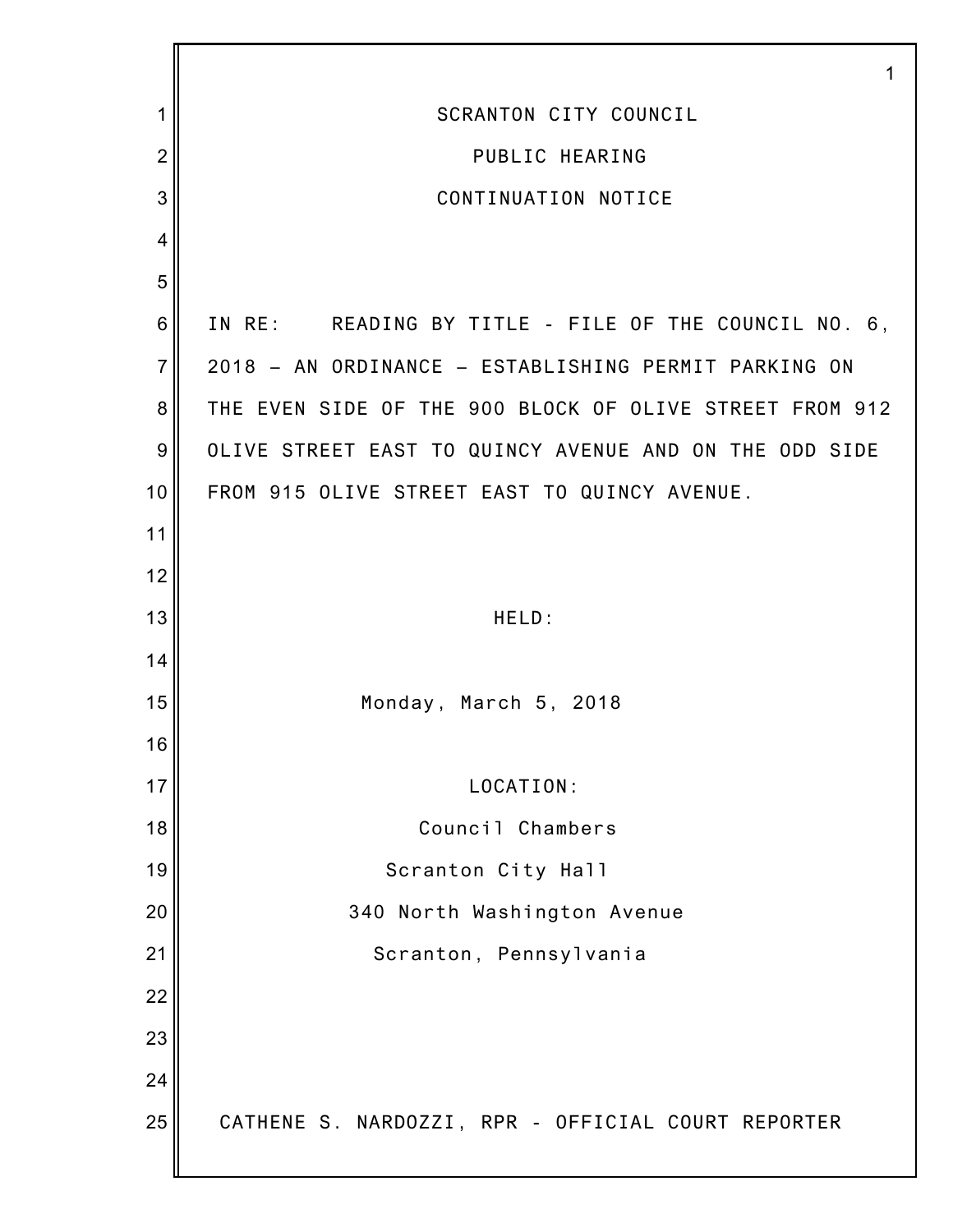|                | $\overline{2}$                               |
|----------------|----------------------------------------------|
| 1              | MR. ROGAN: The public hearing                |
| $\overline{2}$ | scheduled for this evening to establish      |
| 3              | permit parking on the 900 block of Olive     |
| 4              | Street will be reschedule for next Monday,   |
| 5              | March 12, at 5:15 p.m. The legal notice      |
| 6              | advertising was delayed this past Friday due |
| $\overline{7}$ | to the snowstorm. The public hearing will    |
| 8              | be properly advertised and held next Monday. |
| 9              | Thank you.                                   |
| 10             |                                              |
| 11             |                                              |
| 12             |                                              |
| 13             |                                              |
| 14             |                                              |
| 15             |                                              |
| 16             |                                              |
| 17             |                                              |
| 18             |                                              |
| 19             |                                              |
| 20             |                                              |
| 21             |                                              |
| 22             |                                              |
| 23             |                                              |
| 24             |                                              |
| 25             |                                              |
|                |                                              |